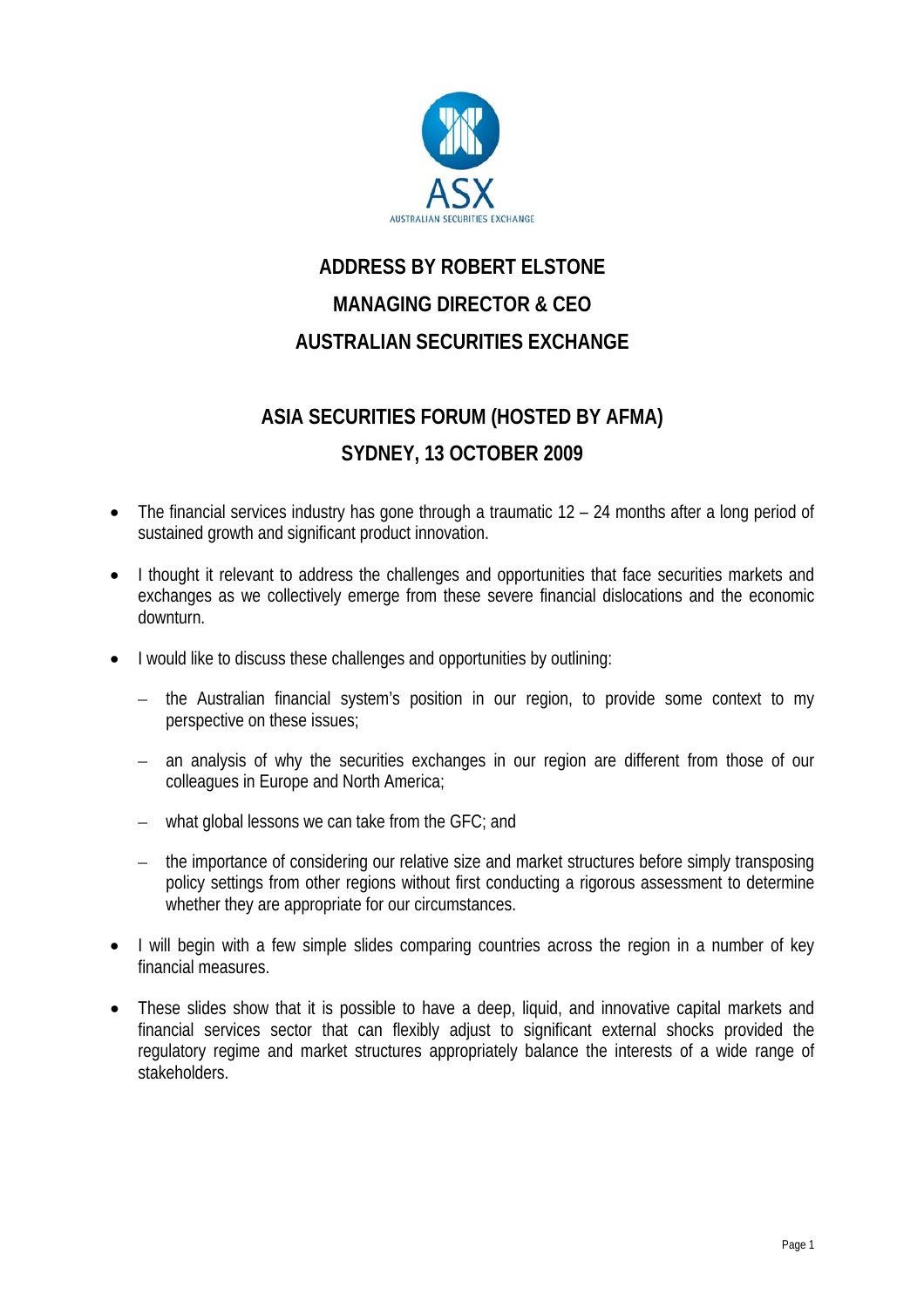**- Slide 1: Equity market capitalisation (free float and total)** 



**- Slide 2: Equity capital raisings (dollar value and % of market cap)** 



**- Slide 3: Bond market** 

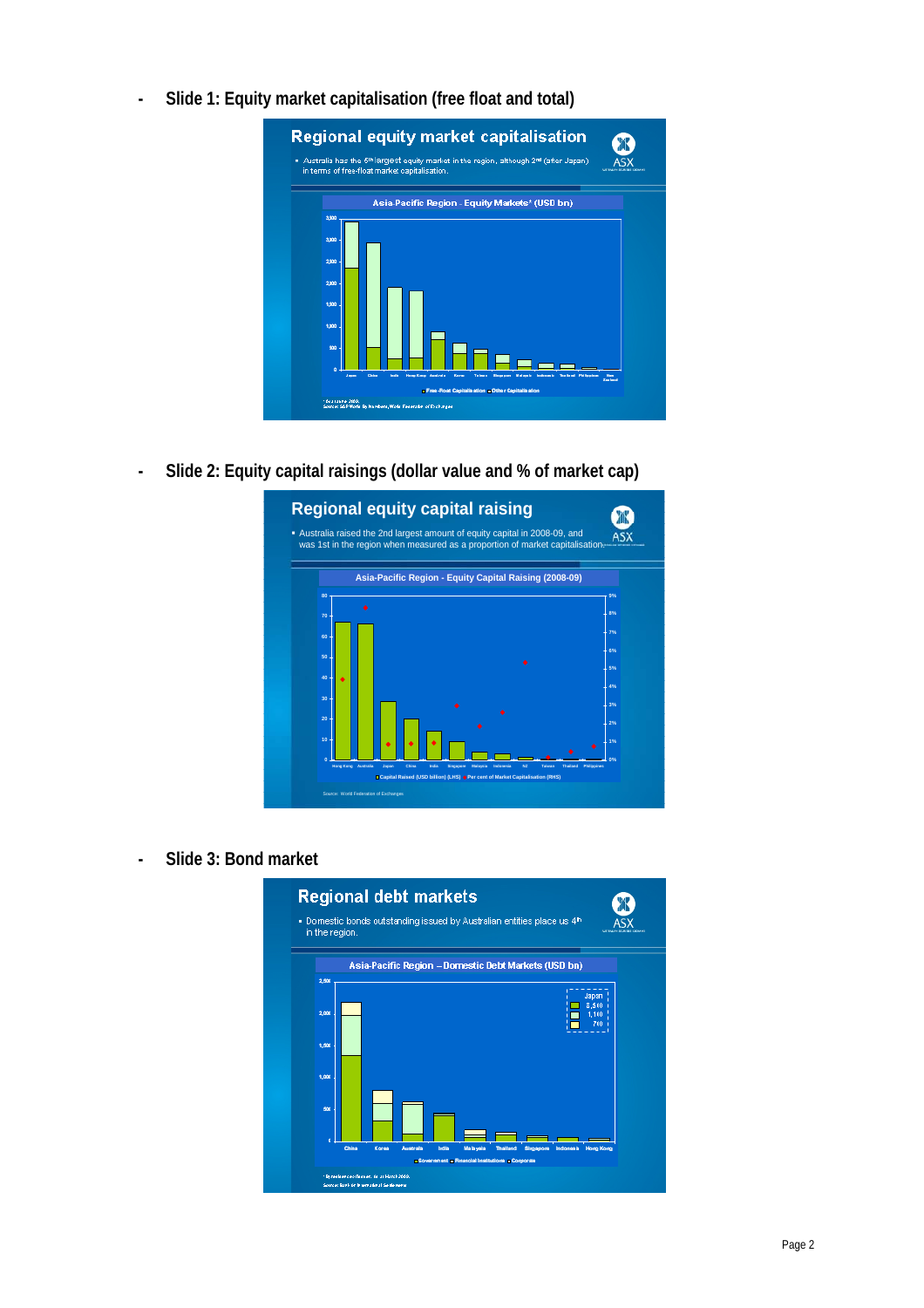**- Slide 4: Financial derivative contracts (interest rate futures)** 



**- Slide 5: Banking sector** 



**- Slide 6: Funds under management** 

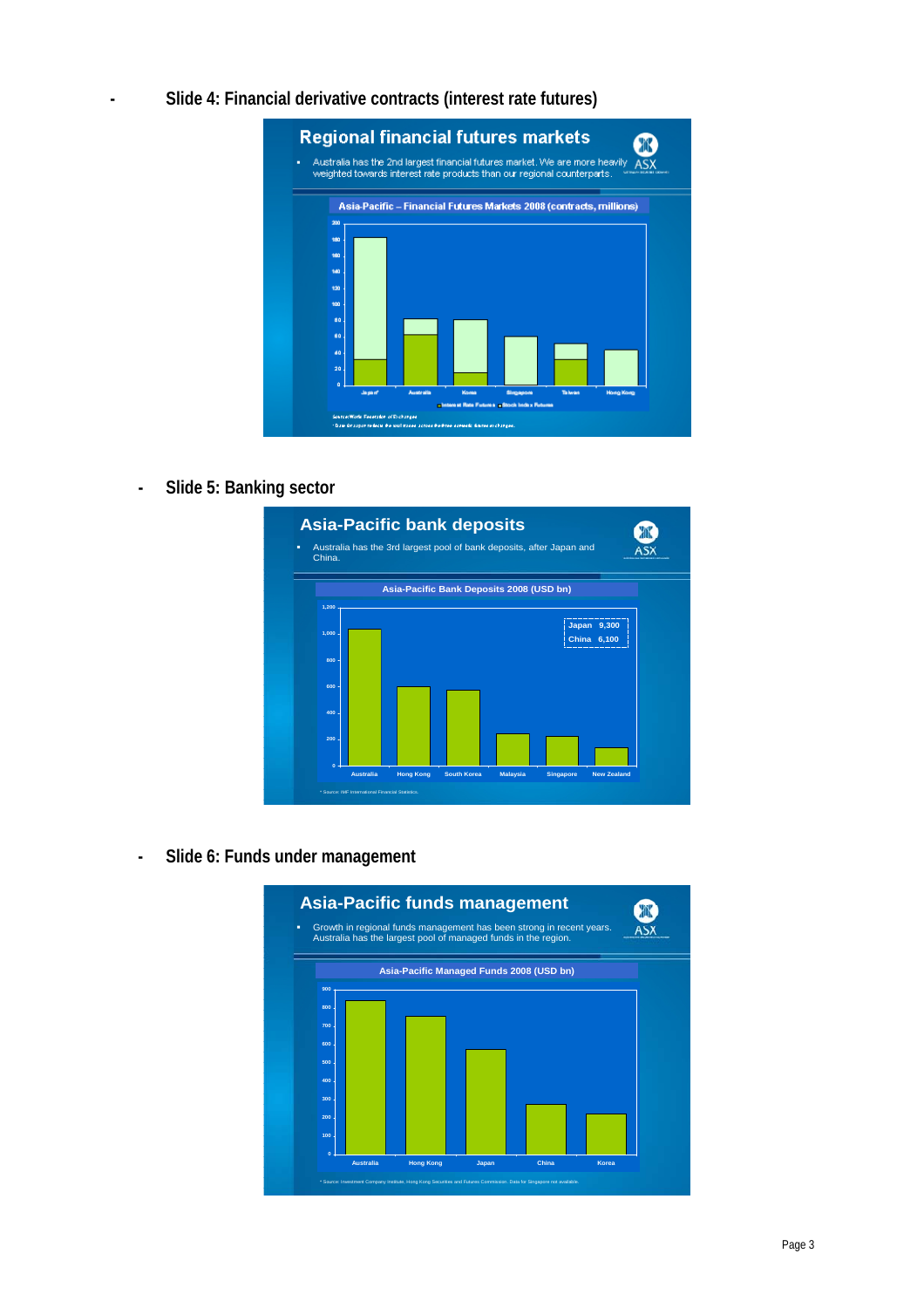- It is fair to say that historically markets and regulators in North America and Europe have been generally held up to be the global benchmarks – in terms of market structures and regulatory oversight.
- Recent experience should lead us to question that proposition. The global financial crisis emerged from outside the Asian time zone, the impacts were more extreme outside the region, and there has been more urgent and intrusive government intervention as a result of the crisis in North America and Europe.
- This should cause us to assess how well we have done as a region and feel confident that we can find our own regulatory balance, tempering calls from some to merely transpose 'solutions' from other jurisdictions into our own markets.
- The Asia-Pacific region is now, and has been for some time, the fastest growing economic region in world and the global savings accumulated in our region (Australia being an exception) have been used to finance current account deficits in other regions.
- Our capital markets have also closed what were once large gaps in the depth and sophistication of our markets with those in the rest of the world.
	- One of the areas where we have lagged, fortunately as in turns out, is in the area of nonstandardised OTC derivatives. As these markets grew unrestrained, particularly in the US, the size and nature of the associated risk exposures were not well appreciated or managed - until it was too late.
	- Another area where we have yet to achieve critical mass in our region is in the area of debt markets. With the exception of Japan, relatively strong budgetary positions have sharply limited the need for governments to issue bonds. This, in turn, has also had an impact on the ability of corporate bond markets to emerge or thrive.
	- One side effect of the GFC may be that governments (by necessity) and companies (by choice) will be turning to bond market issuance as a more significant financing element. This may mark a critical turning point in the growth of bond markets in our region. We have already seen this trend emerging in the Australian market.
- The recent report published by the McKinsey Global Institute on the size and structure of global capital markets clearly highlights that in both Asian and emerging capital markets, privately issued debt securities make up a relatively small proportion of their domestic markets.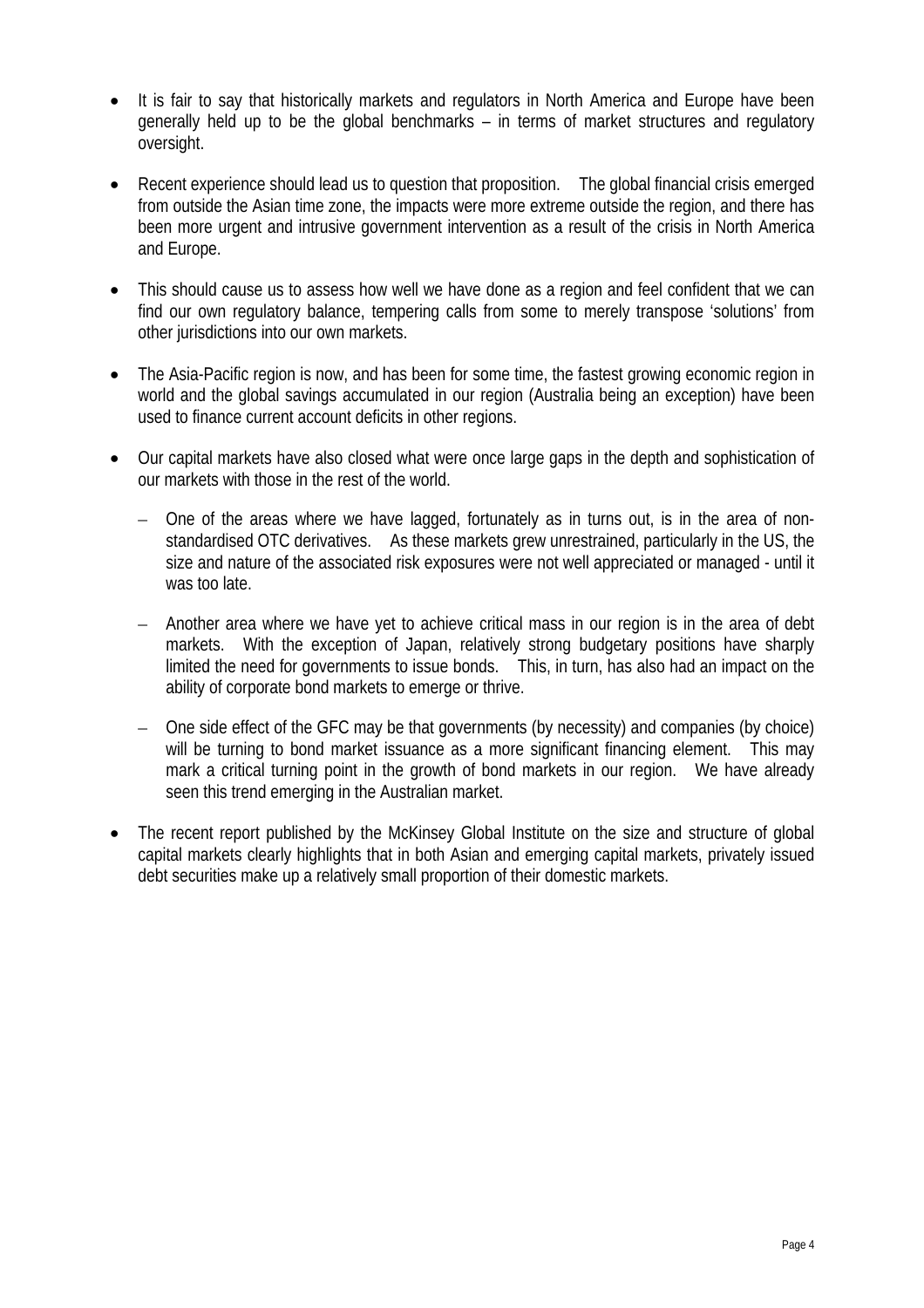- **23 <sup>37</sup> <sup>31</sup> <sup>32</sup> 50 50 <sup>44</sup> 58 44 36 14 24 <sup>19</sup> <sup>10</sup> 5 <sup>28</sup> <sup>35</sup> <sup>12</sup> 19 17 41 14 38 36** 10 **<sup>5</sup> <sup>9</sup> 7 4 23 21 24 12 22 35 <sup>17</sup> <sup>12</sup> 23 24 US Latin America Euro-Zone UK Russia Eastern Europe Japan China India Emerging Asia Bank Deposits Government Debt Securities Private Debt Securities Equity Securities 54.9 4.7 1.1 1.5 26.2 12.0 2.0 3.8 42.0 8.6** Private debt securities make up a significantly smaller proportion of local capital markets in Asia and emerging markets than in the US and Europe. **Financial Assets by Region (USD tr, %)** Source: McKinsey Global Institute, "Global capital markets: Entering a new era" (September 2009) **Debt markets underdeveloped in Asia 100%= USDtr**
- ‐ **Slide 7: Size and structure of global capital markets**

- The 'stress testing' of regional financial systems occasioned by the Asian financial crisis of a decade ago and the subsequent policy adjustments put in place have helped Asian time zone markets weather the most recent crisis much better than the markets in other time zones.
- It is hard to fathom that it was only a decade ago that US and European policymakers were preaching about the superiority of their systems – at the same time that the forces that were ultimately to result in the GFC were gestating. These forces would eventually lead to unprecedented government bailouts of financial institutions that a decade earlier had been decried as bad policy predicated on moral hazard.
- I would like to think that policymakers in Australia have tried to strike a balance (or a 'middle ground') between the - sometimes conflicting - objectives of letting markets operate with minimal interference and the promotion of systemic stability and investor protection.
	- One of the best examples is the four pillars banking policy which contributed to the Australian banking system weathering the GFC better than its US or European counterparts.
	- I would hope that this pragmatic and practical approach to policy settings is a feature many of our policymakers subscribe to, notwithstanding the lobbying efforts of some to change policy settings to facilitate innovation irrespective of unintended consequences.
- We should also note that the nature and structure of our securities markets differ from those of our North American and European peers.
	- US market structure has been driven by the vast scale of their financial markets, which encouraged specialisation by exchanges with a history of multiple operators in each segment of the market (and more recently encouraging the emergence of alternative trading systems).
		- $\triangleright$  NYSE/Nasdag/regional exchanges/ATS in equities;
		- ¾ CME/CBOT/NYMEX/NYBOT/ICE in futures;
		- $\triangleright$  CBOE/ISE/PSE/BOX in options; and
		- ¾ DTCC/OCC/CME/CBOT in clearing and settlement.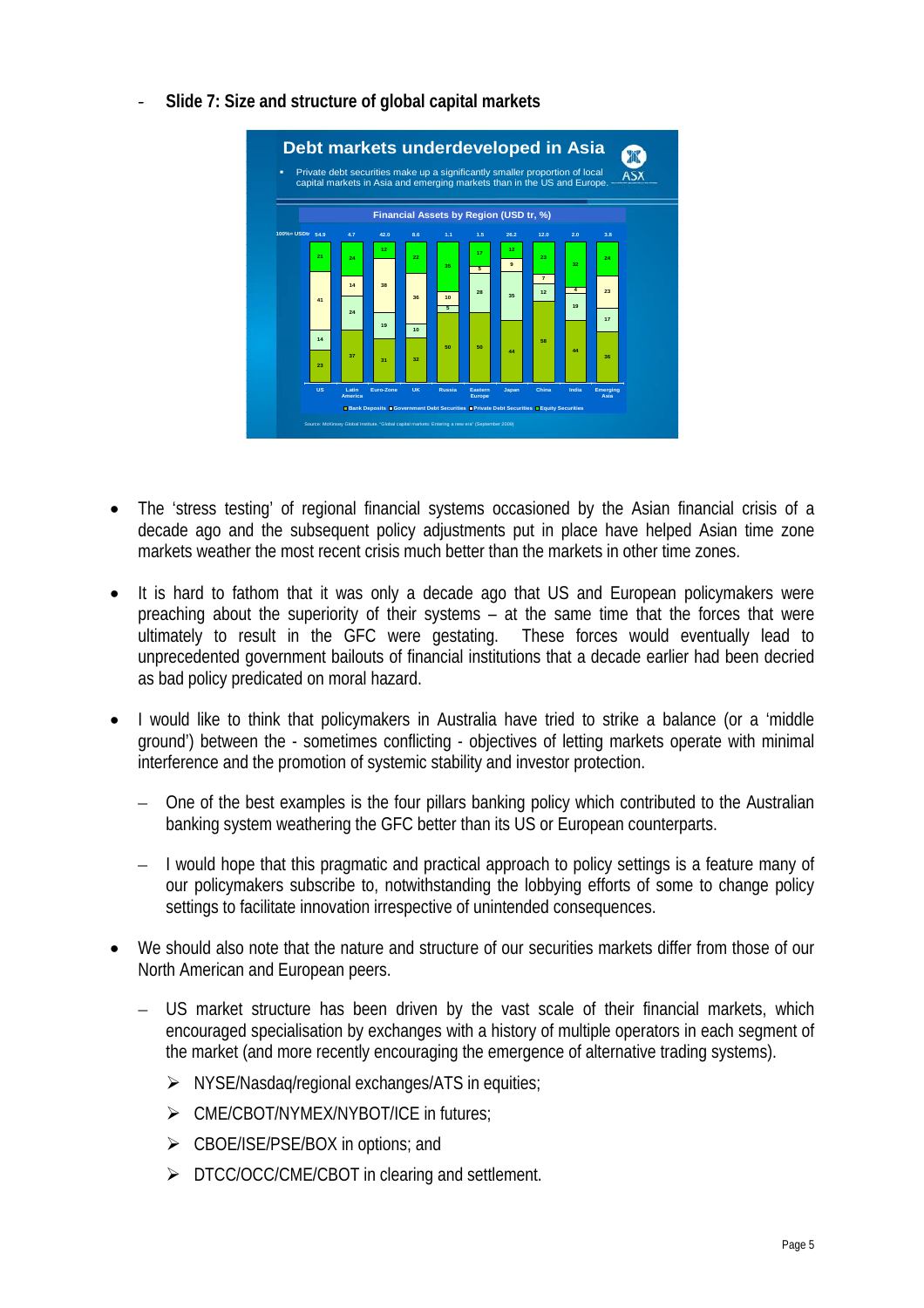- European markets have been built around the multi-jurisdictional nature of the economic/financial market environment within which they operate.
	- ¾ LSE/Euronext (France, Netherlands, Belgium, Portugal)/Deutsche Borse/OMX/BME, etc, in the regulated exchange space;
	- ¾ Liffe/Eurex/LME/IPE in futures markets; and
	- ¾ Euroclear/LCH.Clearnet/Clearstream in clearing and settlement.
- In the Asia-Pacific region we have maintained the national character of our markets despite generally having moderately sized domestic markets (Tokyo being the key exception). However, this relative lack of scale drove Asian region exchanges to act strategically and broaden their product/service footprints. They have done this by being at the forefront of developing vertically integrated, multi-asset class business models and by being very early adopters of electronic trading and global distribution, led by their futures activities.
- In more recent times, exchanges in North America and Europe have been moving closer to the business models which are well established in the Asian time zone.
- At the same time, equity markets in our region have continued to deepen and mature as some economies have moved away from a heavy reliance on bank funding towards greater use of equity financing.
- We are unlikely in the near term to see a political push for the integration of our individual national markets into a single pan-Asian market, equivalent to the experience in Europe. It is worth remembering that it took Europe decades after the formation of the Common Market to adopt a common currency and they are still working through the details of forming a single seamless capital market.
	- This is not to say that more targeted cooperation between countries, such as the commitment to establish an Asian bond market, cannot deliver benefits that may not be available to countries acting on their own.
	- In fact, such cooperation may become increasingly imperative as the Asian-Pacific capital markets retain their distinct national identities within a common time zone rather than moving to form a single regional market.
- However, by virtue of their business models, securities exchanges in the Asian region are in a good position to clearly recognise the dichotomy that is emerging in the regulatory debate between:
	- equity markets, where the introduction of 'competition' in trade execution in North America/Europe has seen a migration in activity from 'light' markets to 'dark' markets; and
	- derivative markets, where the global push from regulators is to encourage some activity to migrate from OTC markets to exchange-traded markets.
- This, in large part, reflects the historical origins of the markets and the life-cycle of the different products.
	- Equity securities have traditionally been traded on a regulated exchange with only trades in smaller and infrequently traded companies sometimes conducted OTC.
	- Derivatives generally start as OTC products because they are often tailored to meet specific circumstances. However, over time as the products become more accepted and reach a critical mass there is momentum for standardisation of contracts and trading via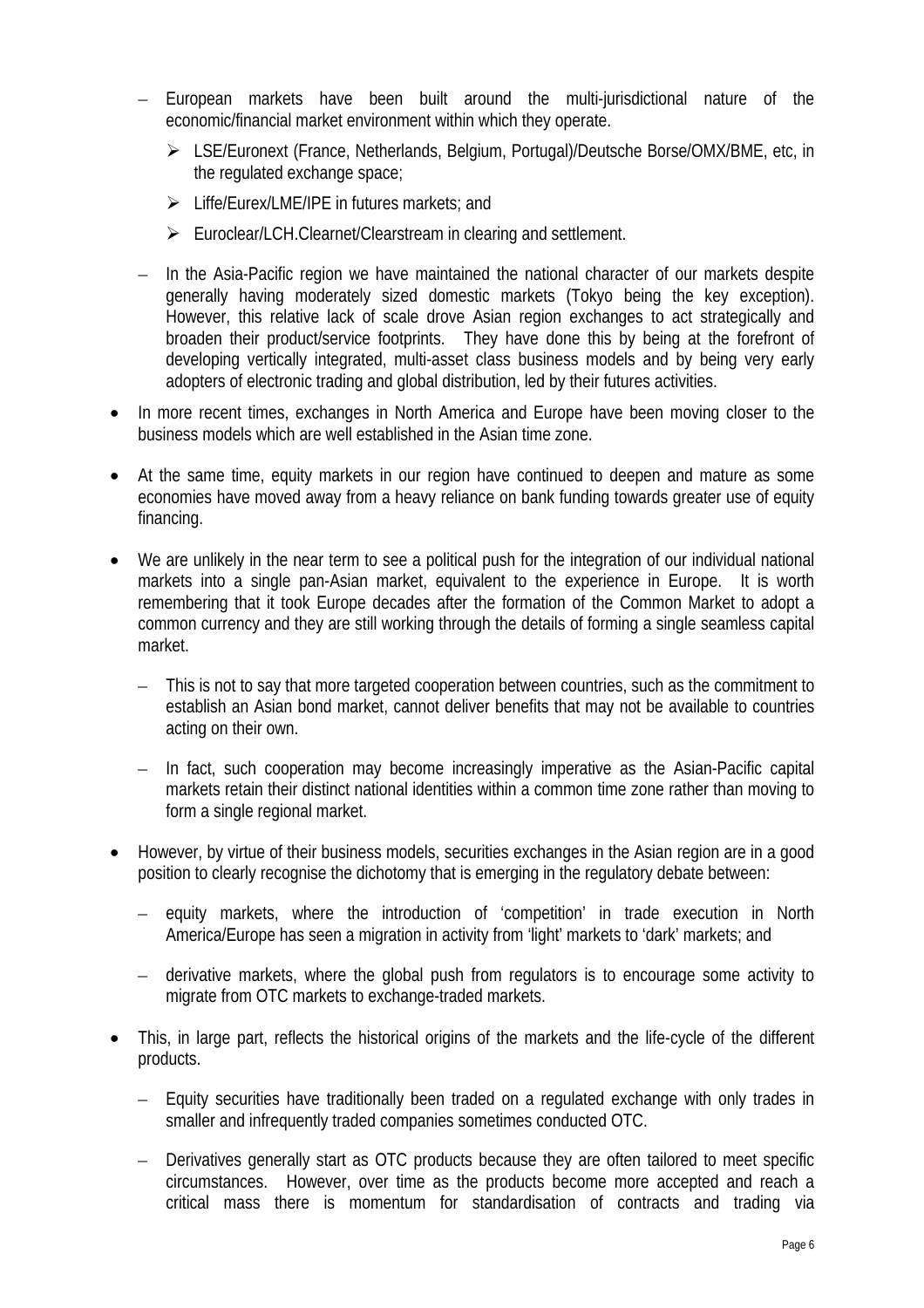exchange/electronic platforms which can bring even more depth and liquidity to the market and lower trading costs.

- This provides us, and many of our Asian exchange counterparts (who often share a similar business model), with a perspective on these issues that can be different from many of our North American or European colleagues who have traditionally had a narrower business model focus.
- The opportunities for securities markets and exchanges are clear, they include:
	- building on our central position in our respective nations' capital markets;
	- ensuring the principles of providing fair, orderly and transparent markets are not undermined as competition intensifies; and
	- cooperating with policymakers, where possible, to extend these FOT (fair, orderly and transparent) principles into areas that have traditionally been more opaque.

## **Lessons from the Global Financial Crisis (GFC)**

- I would like to touch on some universal lessons that have emerged from the GFC and which are applicable to all regions by virtue of the influence of globalisation.
	- (1) Today's markets are now more synchronised than they have ever been across both products and countries – as capital flows have grown and new institutions such as hedge funds have risen in prominence.
		- $\triangleright$  Shocks in one segment of the system can be rapidly transmitted across borders and markets even if the fundamental circumstances in each country differ markedly.
		- $\triangleright$  It is interesting that most of the portfolio capital flows sourced from our countries still head to the US and Europe, reflecting current account flows and decisions by large institutional investors. This is despite the most attractive long-term investment opportunities residing in the rapidly growing Asia-Pacific region.
		- $\triangleright$  The recent McKinsey Global Institute report confirmed that, at times of global economic and financial turmoil, cross-border capital flows can contract sharply and generate a contagion effect as the shocks spread throughout the global financial system. In the context of the recent credit crisis it is perhaps not surprising that this transmission was driven by a sharp curtailment in bank lending.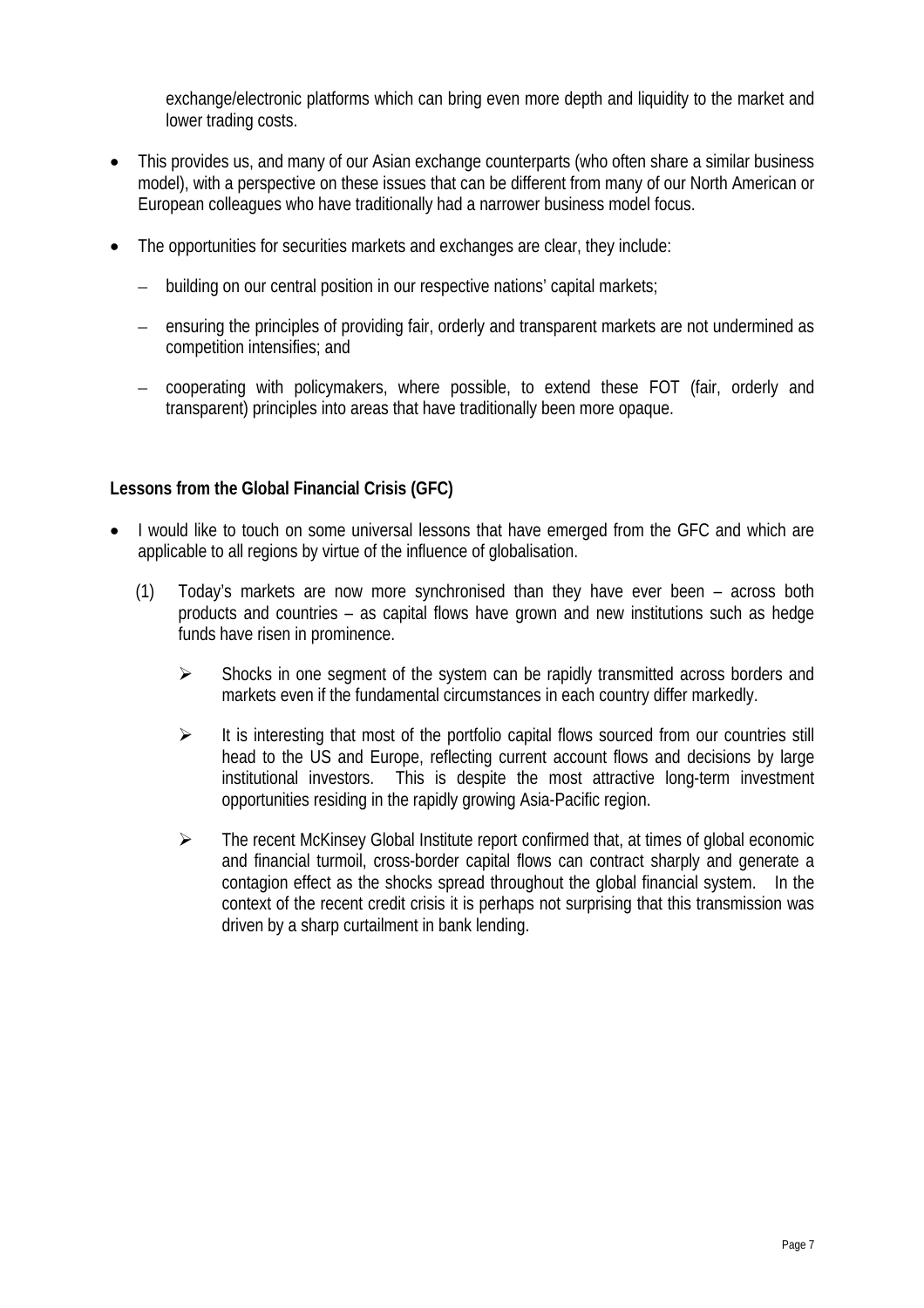– **Slide 8: Global capital flows** 

| ٠ |            |                   | a sharp fall in bank lending.     |                         | The impact of the GFC on cross-border capital flows was significant, led by |            |            |            |               |
|---|------------|-------------------|-----------------------------------|-------------------------|-----------------------------------------------------------------------------|------------|------------|------------|---------------|
|   |            |                   |                                   |                         |                                                                             |            |            |            |               |
|   |            |                   |                                   |                         | <b>Global Cross-Border Capital Flows (USD tr)</b>                           |            |            |            |               |
|   |            |                   |                                   |                         |                                                                             |            |            | 2.1        |               |
|   |            |                   |                                   |                         |                                                                             | 1.2<br>1.2 | 1.5<br>1.1 | 0.8<br>2.6 |               |
|   | 1.9<br>0.9 | 1.0               |                                   | 0.7<br>0.5              | 0.8<br>0.6<br>2.0                                                           | 2.4        | 2.7        |            |               |
|   | 1.0<br>1.5 | 0.7<br>1.0<br>1.0 | 0.9<br>$\mathbf{u}$<br>1.0<br>0.9 | 1.4<br>1.2 <sub>2</sub> | 2.1                                                                         | 2.8        | 3.1        | 4.9        | 1.8<br>1.6    |
|   |            |                   |                                   |                         |                                                                             |            |            |            | $-1.3$        |
|   | 2000       | 2001              | 2002                              | 2003                    | 2004                                                                        | 2005       | 2006       | 2007       | $-12$<br>2008 |

- (2) The importance of a well capitalised and prudentially regulated banking system as the key cornerstone of the financial sector.
	- $\triangleright$  The nature of the banking sector has changed with less reliance on funding from longterm deposits and more reliance on short-term credit markets and the packaging up and selling of securitised assets.
	- $\triangleright$  Incentive systems need to appropriately balance risk and reward between product manufacturers, distributors, and financial advisers – and incentive systems for senior executives should not encourage excessive risk-taking.
	- $\triangleright$  As retail investors have pursued higher returns by becoming more exposed to securities markets (either directly or through privately funded pension plans) they have discovered, less enthusiastically, the associated short-term volatility that can come with these assets.
	- $\triangleright$  Retail investors need to be well informed and have access to robust and unbiased financial advice to ensure their investment choices are soundly based; that same principle also needs to apply to the looming policy issues relating to multilateral trading facilities.
	- $\triangleright$  This group will also increasingly demand access to a wide range of financial products across the risk/return spectrum, ranging from existing products such as equities, through to those that may not currently be available to them (eg government and corporate bonds).
	- $\triangleright$  While they may continue to use managed funds to achieve a diversified portfolio we have seen a growth in the self-managed investment segment which suggests that some may want to have the flexibility to tailor their portfolios to their individual needs.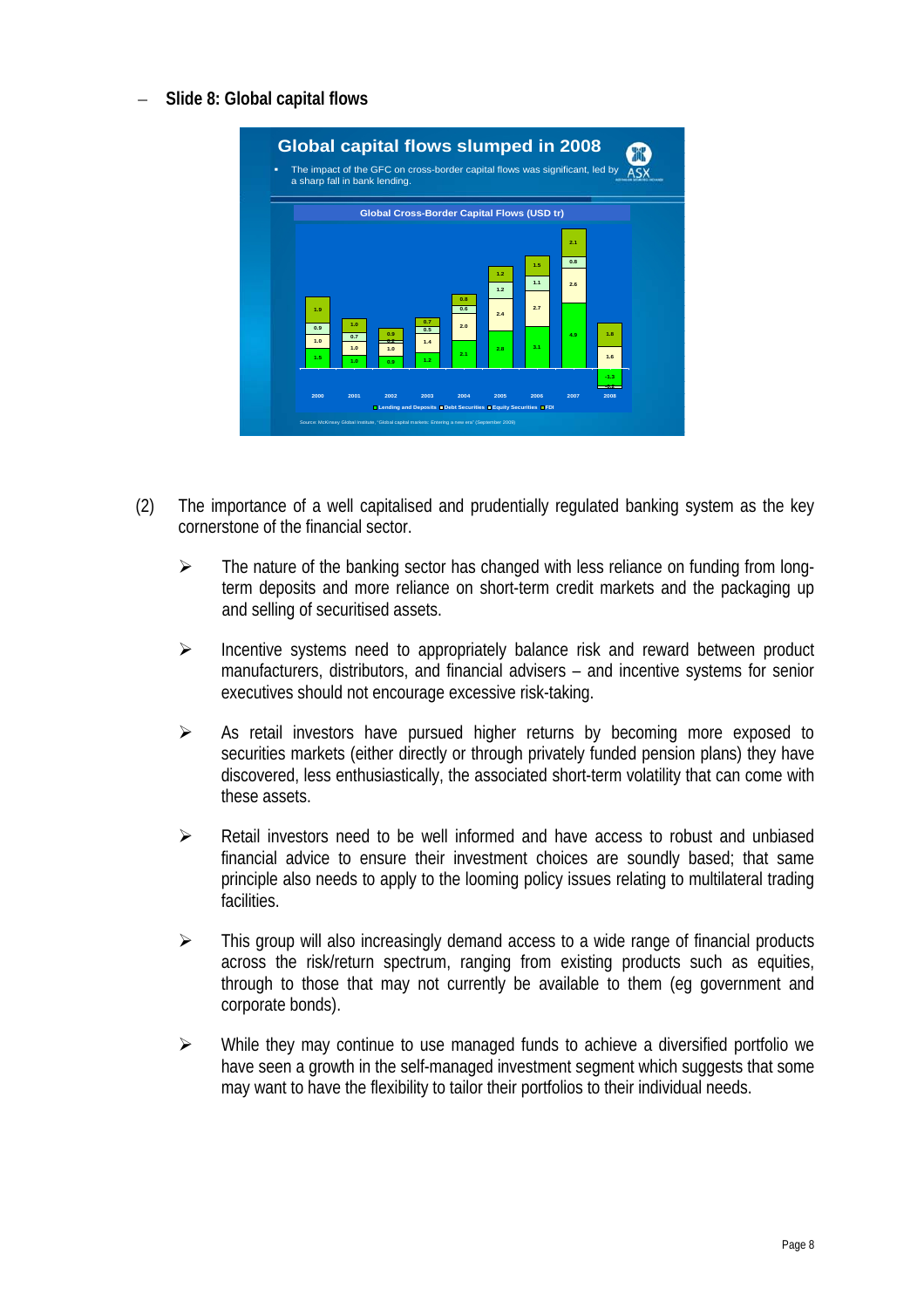(3) The importance of well designed regulatory frameworks (eg price transparency and effective disclosure arrangements) to minimise the danger of price bubbles forming and systemic risks emerging. We saw this manifested in areas from sub-prime mortgages to CDSs and CDOs.

## **Implications of the emergence of new trade execution models**

- In this regard, one of the major practical policy debates confronting regulators, market participants, securities exchanges, and other stakeholders – is the question of the role of 'light' and 'dark' markets. In particular, a full assessment of their costs and benefits and how they should be regulated is needed so that both forms can work together to deliver optimal outcomes rather than potentially reducing them.
- I should make it clear that there is a role for both types of market models operating in a diverse and sophisticated capital market, but relative scale also needs to be taken account of, as well as a regulatory framework that evolves with an eye to ensuring benefits are shared by all stakeholder groups and outweigh costs and risks that are also shared across stakeholders.
- We have already seen regulated markets offering their own versions of dark pools to compete with new entrants. This can often be despite misgivings they may have about the impact such trading has on the overall quality of the market.
- The importance of market related transaction costs (ie bid-offer spreads and market impact costs) are either not understood or well articulated in the debate to date. Therefore the risk of fragmented liquidity resulting in higher overall trading costs is often glossed over.
- While light and dark markets can complement each other, addressing the needs of different customers, we as an industry (securities exchanges, participants and regulators) need to ensure the appropriate market microstructure is established. These arrangements need to minimise the risks/costs associated with the fragmentation of markets and address key issues of transparency and market integrity.
- In the era of the light and dark markets it is important to recognise not only the benefits they offer but also the potential costs that can be associated with them.
- Light markets offer:
	- Benefits transparency and price discovery, robust infrastructure and rigorous regulatory oversight.
	- Costs standardisation of products is required, and transparency can increase market impact costs when large blocks are traded.
- Dark markets offer:
	- Benefits greater tailoring of products for specific circumstances and can lower costs of trading large blocks of products.
	- Costs minimal or no transparency diminishes price discovery and makes regulatory oversight problematic.